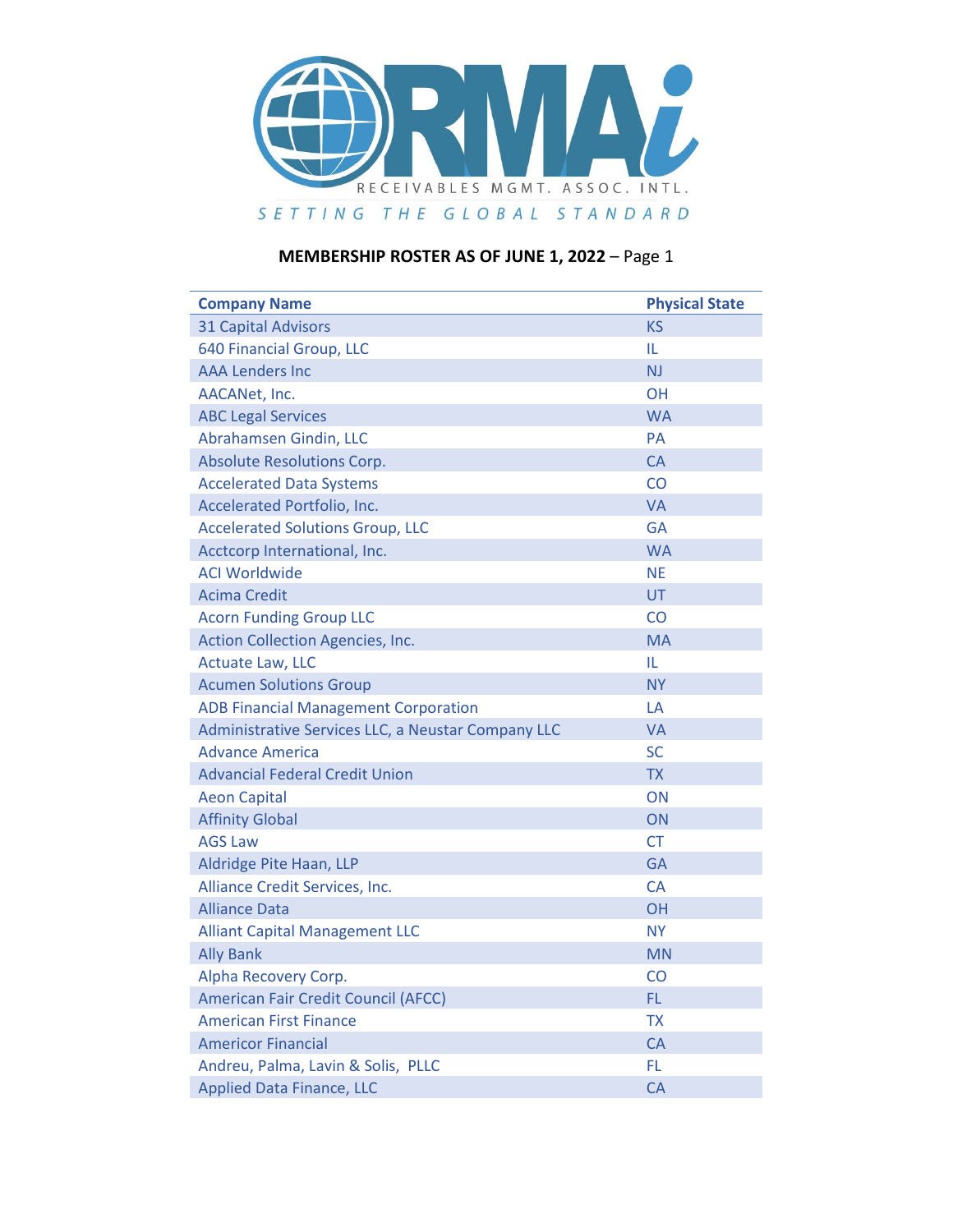

| Applied Innovation, Inc.                     | <b>WA</b> |
|----------------------------------------------|-----------|
| <b>AR Audit Services, Inc</b>                | <b>ND</b> |
| Arbeit                                       | <b>NY</b> |
| <b>Arko Consulting LLC</b>                   | IL.       |
| <b>ARM Compliance Business Solutions LLC</b> | <b>AL</b> |
| ARS National Services, Inc.                  | <b>CA</b> |
| <b>Asset Recovery Bureau LLC</b>             | <b>NY</b> |
| <b>Asset Recovery Solutions LLC</b>          | IL.       |
| <b>Assured Financial Partners</b>            | <b>CA</b> |
| <b>Assured-Financial, LLC</b>                | <b>OK</b> |
| <b>ATKB Portfolio Management</b>             | <b>NY</b> |
| <b>Atlantic Holdings Corporation</b>         | <b>GA</b> |
| <b>Atlas Acquisitions</b>                    | <b>NJ</b> |
| Attunely Inc.                                | <b>WA</b> |
| <b>Aubrey Thrasher, LLC</b>                  | <b>GA</b> |
| <b>Audubon Solutions, LLC</b>                | <b>NY</b> |
| <b>Automated Collection Services Inc</b>     | <b>TN</b> |
| Autovest, LLC                                | MI        |
| Avant, LLC                                   | IL        |
| Avid Acceptance, LLC                         | <b>UT</b> |
| Axcess Financial Services, Inc.              | <b>OH</b> |
| B-Lo, LLC                                    | <b>NY</b> |
| <b>Balbec Capital</b>                        | <b>AZ</b> |
| <b>Ballard Spahr LLP</b>                     | <b>GA</b> |
| <b>Bank Leumi USA</b>                        | <b>NY</b> |
| <b>Bank of America</b>                       | <b>DE</b> |
| <b>Bank of North Dakota</b>                  | <b>ND</b> |
| <b>Bankrupt Debt Services</b>                | <b>AZ</b> |
| <b>Barclays Bank</b>                         | DE        |
| Barron & Newburger, P.C.                     | <b>TX</b> |
| Basham & Scott, LLC                          | <b>ME</b> |
| <b>Bayview Solutions, LLC</b>                | FL.       |
| <b>BBVA USA</b>                              | <b>AL</b> |
| BDS Sales and Marketing, Inc.                | <b>NY</b> |
| <b>Beacon Recovery Group LLC</b>             | <b>NY</b> |
| <b>Beam Software</b>                         | FL.       |
| Becket & Lee, LLP                            | PA        |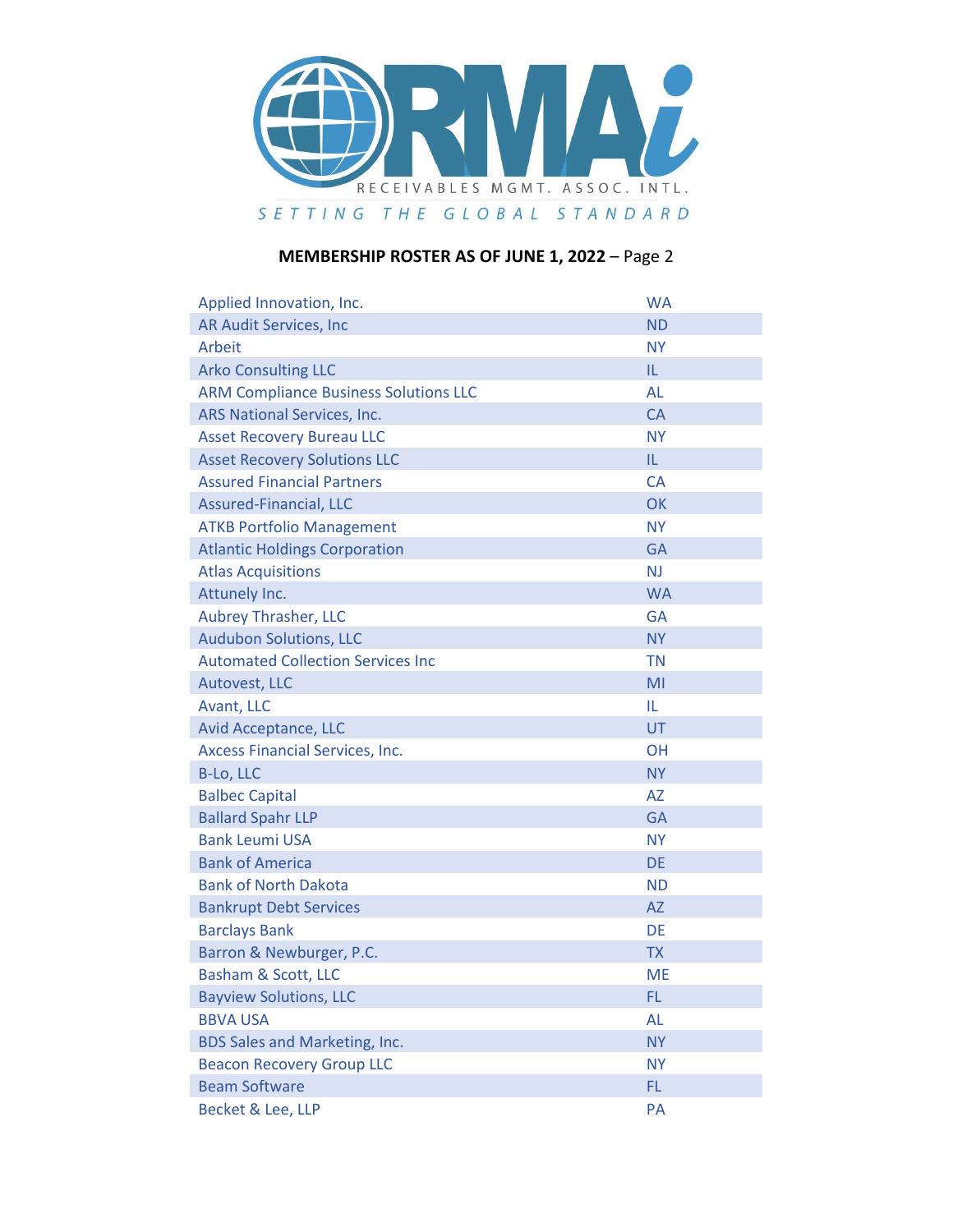

| <b>BECU Boeing Employees Credit Union</b>                 | <b>WA</b>      |
|-----------------------------------------------------------|----------------|
| Bedard Law Group, P.C.                                    | <b>GA</b>      |
| BillFloat, Inc.                                           | <b>CA</b>      |
| <b>Black Creek Asset Management Group, LLC</b>            | CA             |
| <b>Blitt and Gaines, P.C.</b>                             | IL.            |
| Bloom & Associates, P.A.                                  | <b>MD</b>      |
| <b>Bluchip Financial Group, LLC</b>                       | FL.            |
| BQ & Associates P.C. L.L.O.                               | <b>NE</b>      |
| <b>Branding Arc</b>                                       | FL.            |
| <b>Bridgecrest</b>                                        | <b>AZ</b>      |
| Brownstein Hyatt Farber Schreck, LLP                      | CO             |
| Buffaloe & Vallejo, PLC                                   | <b>TN</b>      |
| <b>Burr &amp; Forman LLP</b>                              | <b>AL</b>      |
| <b>Business and Professional Collection Service, Inc.</b> | <b>NV</b>      |
| <b>Business Processes Redefined, LLC</b>                  | N <sub>J</sub> |
| Butler & Associates, P.A.                                 | <b>KS</b>      |
| <b>Buyers Holdings, LLC</b>                               | <b>NY</b>      |
| C & E Acquisition Group, LLC                              | <b>MD</b>      |
| <b>C&amp;R Software</b>                                   | <b>VA</b>      |
| <b>Caesar Financial LLC</b>                               | <b>AZ</b>      |
| <b>Caine &amp; Weiner</b>                                 | <b>CA</b>      |
| <b>Call Center Services International</b>                 | <b>CA</b>      |
| <b>Camoli Investments LLC</b>                             | LA             |
| <b>Canadian Tire Bank</b>                                 | ON             |
| <b>Canon Solutions America Inc.</b>                       | <b>GA</b>      |
| Capio                                                     | <b>GA</b>      |
| <b>Capital Compliance Group</b>                           | <b>TN</b>      |
| Capital Link Management, LLC                              | <b>NY</b>      |
| <b>Capital One</b>                                        | <b>VA</b>      |
| <b>Capital Solutions Bancorp, LC</b>                      | FL.            |
| <b>Carlson &amp; Messer LLP</b>                           | <b>CA</b>      |
| Cascade365 Family of Companies                            | <b>CA</b>      |
| <b>Cash Factory USA</b>                                   | <b>NV</b>      |
| <b>Castello &amp; Quiroz LLC</b>                          | CA             |
| <b>CastleWise Insurance Group</b>                         | FL.            |
| <b>Cavalry Investments, LLC</b>                           | <b>CT</b>      |
| <b>CBE Companies</b>                                      | IA             |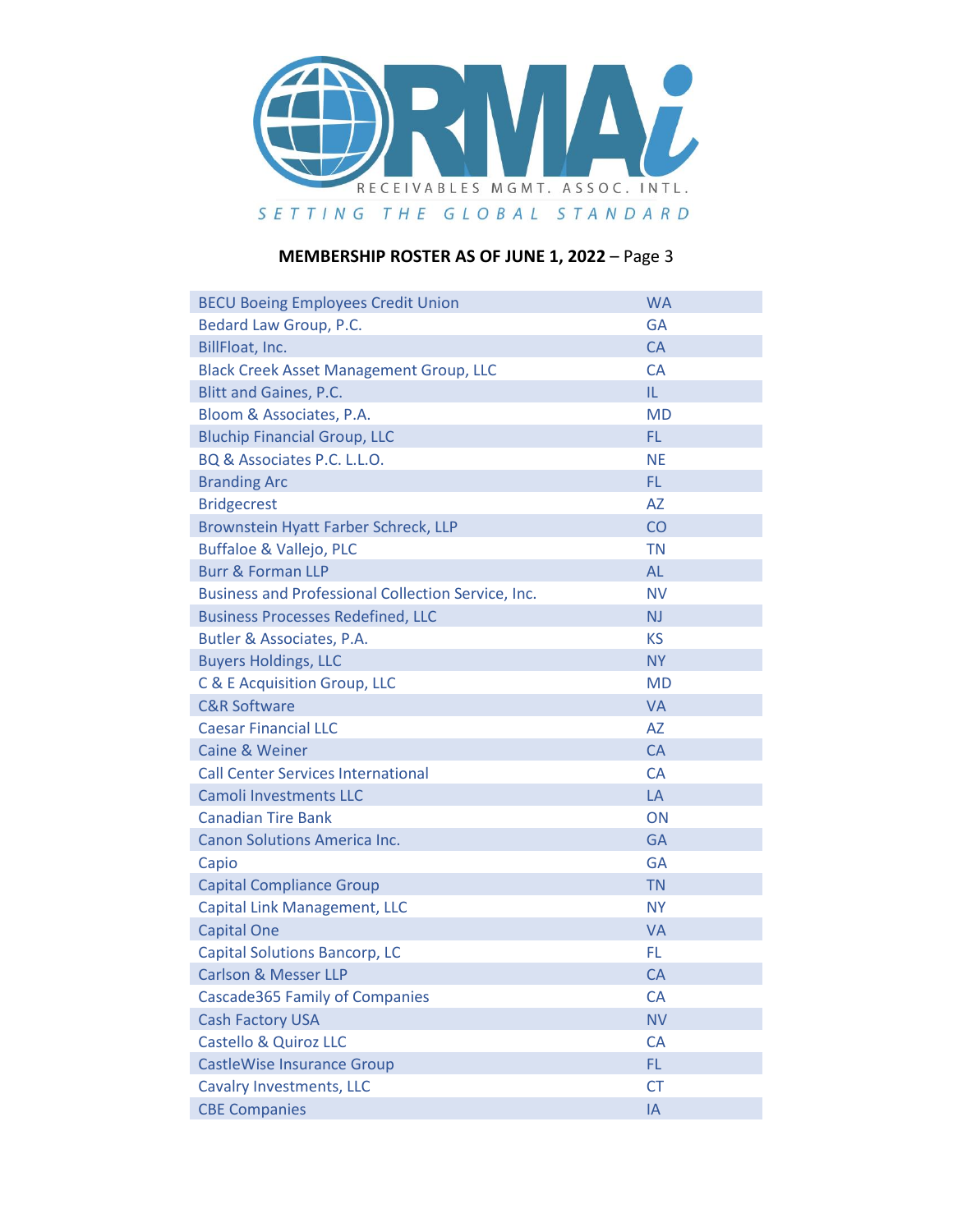

| CBK, Inc.                                             | <b>KS</b> |
|-------------------------------------------------------|-----------|
| <b>CBV Collection Services Ltd.</b>                   | <b>BC</b> |
| <b>CCMR3</b>                                          | <b>NY</b> |
| <b>CDS Software</b>                                   | <b>CA</b> |
| Cedar Holdings International Inc. DBA Cedar Financial | <b>CA</b> |
| Central Portfolio Control, Inc                        | <b>MN</b> |
| <b>Checkmark Collections</b>                          | FL.       |
| <b>CIBC Bank USA</b>                                  | IL.       |
| <b>Citi Corp</b>                                      | <b>DE</b> |
| <b>CKS Financial</b>                                  | <b>VA</b> |
| <b>Client Services Incorporated</b>                   | <b>MO</b> |
| <b>CMS Services</b>                                   | IL.       |
| Coast Professional, Inc.                              | <b>NY</b> |
| <b>Coastal Law Firm, APLC</b>                         | <b>CA</b> |
| Coastal Settlement Recovery Inc.                      | <b>CA</b> |
| <b>Collins Asset Group LLC</b>                        | <b>TX</b> |
| <b>Commercial Credit Group Inc.</b>                   | <b>NC</b> |
| <b>Commercial Funding Inc.</b>                        | UT        |
| Commonwealth Financial Systems, Inc.                  | <b>PA</b> |
| Community Choice Financial, Inc.                      | <b>OH</b> |
| Compattia Roccia Management Group, LLC                | <b>NY</b> |
| Complete Credit Solutions, Inc.                       | <b>TX</b> |
| <b>CompuMail Information Systems</b>                  | <b>CA</b> |
| Comtech Systems, Inc.                                 | <b>WA</b> |
| <b>Comtronic Systems, LLC</b>                         | <b>WA</b> |
| Concepts2Code                                         | <b>NY</b> |
| <b>Conficio Capital Inc.</b>                          | IL        |
| <b>Conn's Home Plus</b>                               | <b>TX</b> |
| Connect1, LLC                                         | <b>CA</b> |
| <b>Conquest Receivables LLC</b>                       | <b>CA</b> |
| Consuegra & Duffy, PLLC                               | FL        |
| <b>Consumer Adjustment Company, Inc. (CACI)</b>       | <b>MO</b> |
| Consumer Portfolio Services, Inc.                     | CA        |
| <b>Convergence Acquisitions, LLC</b>                  | IA        |
| <b>Converging Capital, LLC</b>                        | <b>AR</b> |
| Convoke, Inc.                                         | <b>VA</b> |
| Cornerstone Support, Inc.                             | <b>GA</b> |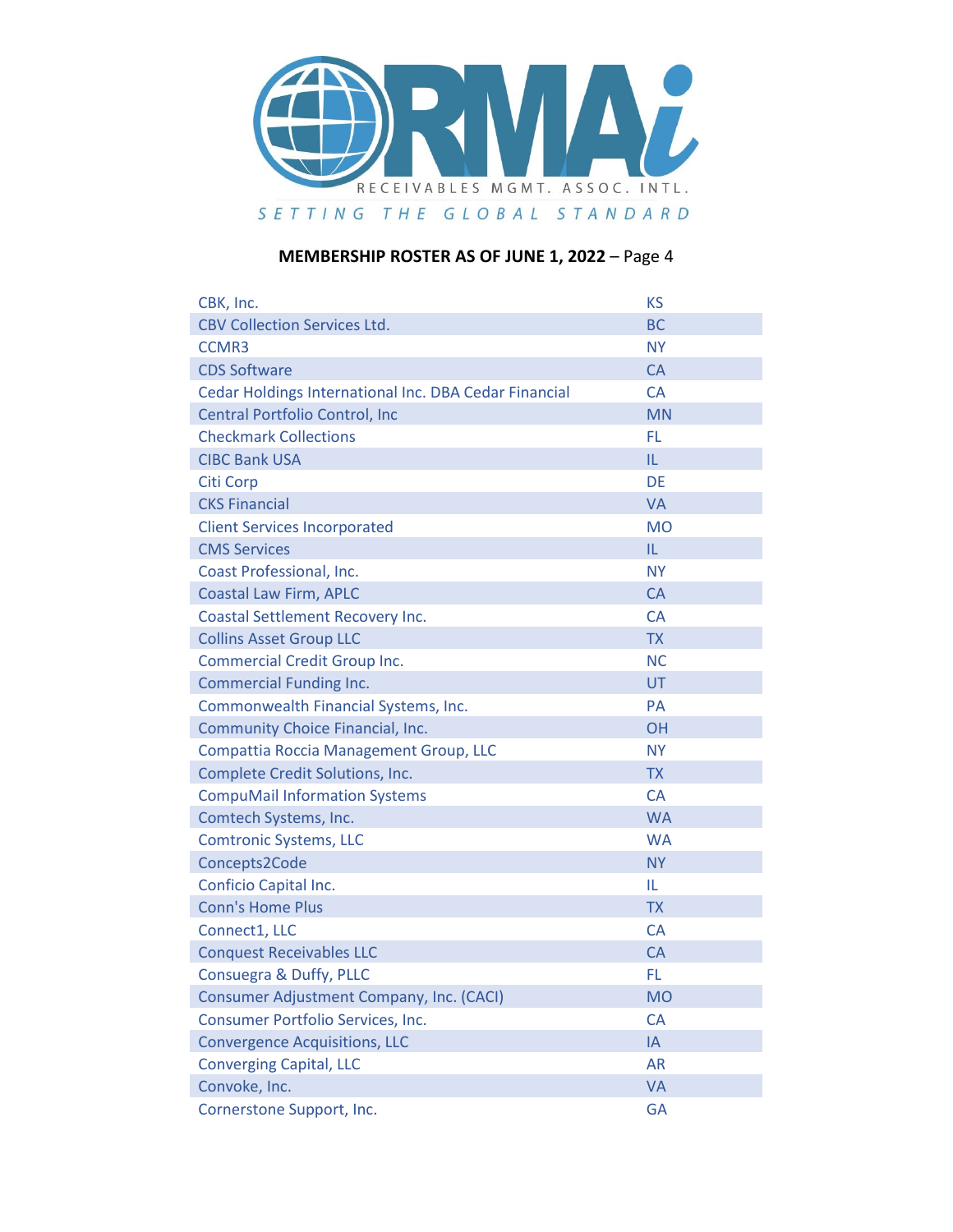

| <b>Corporate Advisory Solutions, LLC</b> | PA        |
|------------------------------------------|-----------|
| Cosgrave Vergeer Kester, LLP             | <b>OR</b> |
| <b>Couch Lambert</b>                     | LA        |
| <b>CoverPoint Partners, LLC</b>          | IL.       |
| <b>Credit Brokers LLC</b>                | LA        |
| <b>Credit Control, LLC</b>               | <b>MO</b> |
| <b>Credit Corp Solutions Inc.</b>        | <b>UT</b> |
| <b>Credit Deployment Service (CFW)</b>   | IL        |
| <b>Credit Management Corporation</b>     | <b>CT</b> |
| Credit One Bank, N.A.                    | <b>NV</b> |
| <b>Credit Recovery Systems, LLC</b>      | <b>NY</b> |
| Credit RP, LLC                           | <b>TX</b> |
| <b>Credit Shop/Mercury Mastercard</b>    | <b>TX</b> |
| Credova Financial                        | <b>NV</b> |
| <b>Crown Asset Management, LLC</b>       | <b>GA</b> |
| <b>CSS Impact</b>                        | <b>CA</b> |
| Cuevas Jones, LLC                        | FL.       |
| D & A Services, LLC                      | IL.       |
| D. Scott Carruthers, APLC                | <b>CA</b> |
| <b>D2 Management LLC</b>                 | <b>SC</b> |
| DAKCS Software Systems, Inc.             | UT        |
| Dalty Acquisitions, Inc.                 | <b>CA</b> |
| Debexpert                                | <b>DE</b> |
| <b>Debt Management Partners LLC</b>      | <b>NY</b> |
| <b>Debt Recovery Solutions, LLC</b>      | <b>NY</b> |
| <b>Debt Sales Partners</b>               | <b>OH</b> |
| DebtNext Software, LLC                   | <b>OH</b> |
| DebtOne, LLC                             | LA        |
| Delev & Associates, LLC                  | <b>OH</b> |
| <b>Dell Financial Services</b>           | <b>TX</b> |
| Delta Management Group, Inc.             | <b>MN</b> |
| Denali Capital, LLC                      | AL        |
| <b>DialConnection, LLC</b>               | <b>NJ</b> |
| <b>Digital Recognition Network</b>       | <b>TX</b> |
| Dinsmore & Shohl LLP                     | OH        |
| <b>Diverse Funding Associates LLC</b>    | <b>NY</b> |
| <b>Diversified Recovery Bureau, LLC</b>  | <b>NY</b> |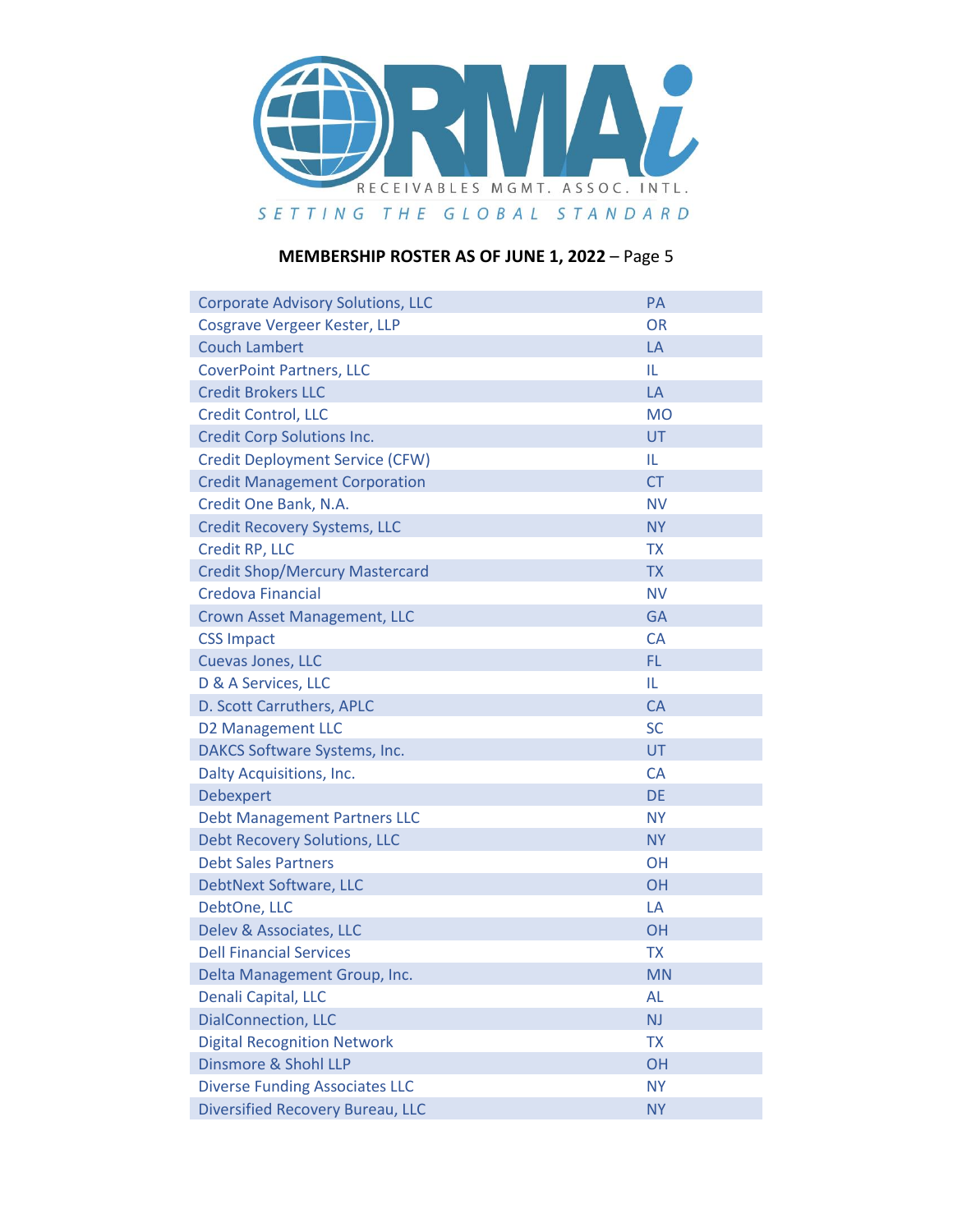

| Dobberstein Law Firm, LLC                      | WI             |
|------------------------------------------------|----------------|
| Dunya Varlik Yonetim A.S.                      | <b>Turkey</b>  |
| Dyck-O'Neal, Inc.                              | <b>TX</b>      |
| <b>Dynamic Recovery Solutions</b>              | <b>SC</b>      |
| <b>East Coast Asset Management</b>             | <b>GA</b>      |
| Eastpoint Recovery Group, Inc.                 | <b>NY</b>      |
| eCAST Settlement Corp.                         | <b>NY</b>      |
| <b>ECG Debt Collection Corp.</b>               | <b>NY</b>      |
| eCollections Software                          | <b>TX</b>      |
| <b>Elevate Credit Services</b>                 | <b>TX</b>      |
| <b>Emergent Business Group Inc.</b>            | <b>PA</b>      |
| <b>Empire Credit and Collection</b>            | <b>NY</b>      |
| Enformion                                      | <b>CA</b>      |
| <b>Enhanced Resource Centers (ERC)</b>         | FL.            |
| Epicenter Technologies Pvt. Ltd.               | Maharashtra    |
| Equabli, Inc                                   | <b>TX</b>      |
| Equifax, Inc.                                  | <b>MO</b>      |
| EverChain, LLC                                 | <b>NV</b>      |
| Exdebt, Inc.                                   | CO             |
| <b>Experian</b>                                | <b>CA</b>      |
| ExpertSource Global Services Private Ltd.      | India          |
| <b>EZ Messenger</b>                            | OK             |
| F.H. Cann & Associates, Inc.                   | <b>MA</b>      |
| Fair Resolutions, Inc.                         | <b>WA</b>      |
| Faloni Law Group, LLC                          | N <sub>J</sub> |
| FBCS, Inc                                      | PA             |
| <b>FDCPA Certifications LLC</b>                | MI             |
| <b>Federal Pacific Credit Company, LLC</b>     | UT             |
| Fein, Such, Kahn & Shepard, P.C.               | <b>NJ</b>      |
| <b>Finance Holding Company, LLC</b>            | <b>CA</b>      |
| <b>Financial Debt Recovery Limited</b>         | ON             |
| Financial Recovery Services, Inc.              | <b>MN</b>      |
| First American Acceptance Co., LLC             | NJ             |
| <b>First Credit Services, Inc</b>              | NJ             |
| First Financial Network, Inc.                  | OK             |
| <b>First Financial Portfolio Services, LLC</b> | <b>GA</b>      |
| <b>First National Bank of Omaha</b>            | <b>NE</b>      |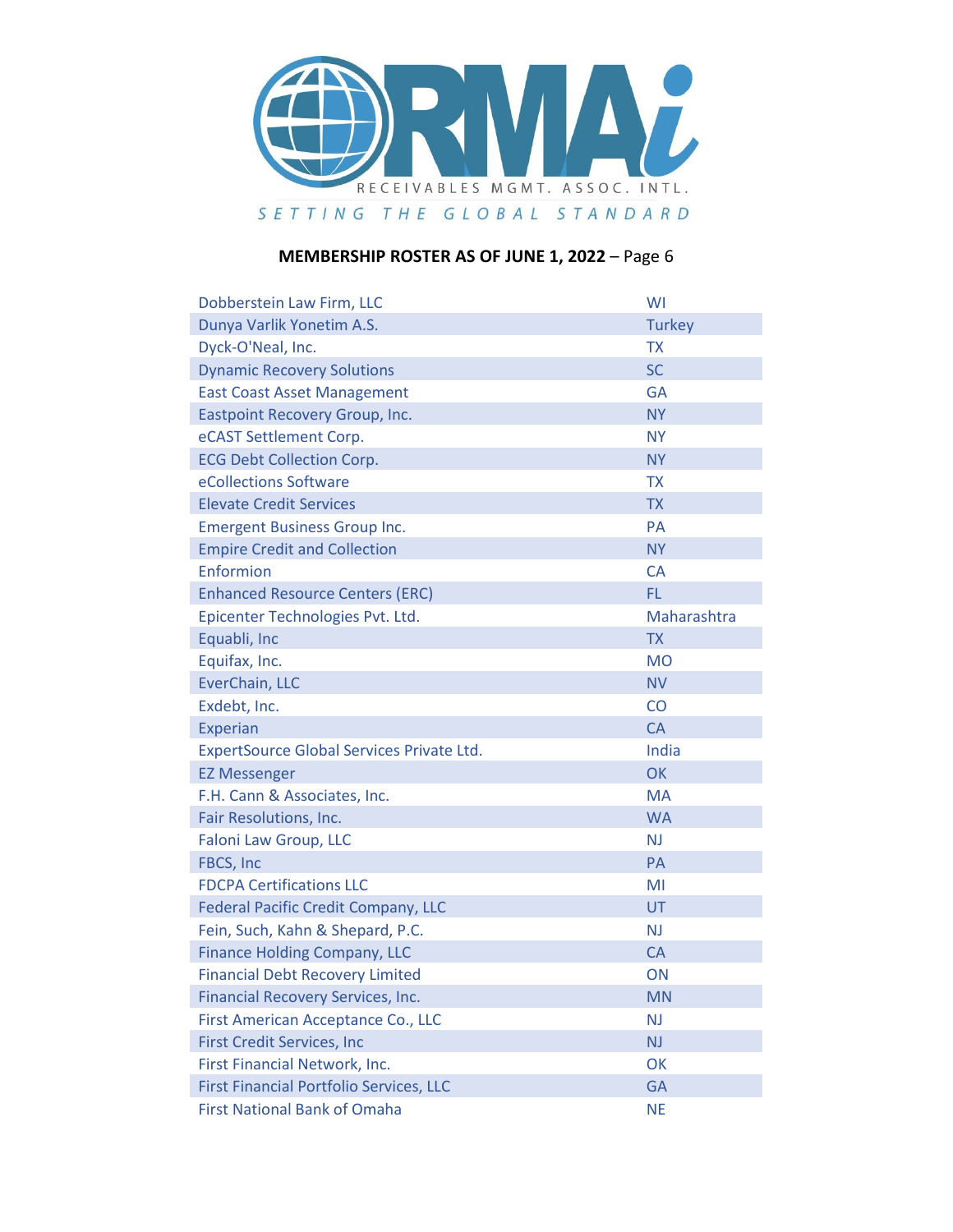

| <b>First National Collection Bureau</b>                      | <b>NV</b>      |
|--------------------------------------------------------------|----------------|
| First Solutions Debt Management, LLC.                        | <b>WA</b>      |
| <b>FirstSource</b>                                           | <b>NY</b>      |
| <b>FIS - Predictive Metrics</b>                              | <b>NJ</b>      |
| <b>Flagship Credit Acceptance, LLC</b>                       | AZ             |
| <b>FLOCK Specialty Finance</b>                               | GA             |
| FMA Alliance, Ltd                                            | <b>TX</b>      |
| FMS, Inc.                                                    | OK             |
| FocusOne, a division of Hatteras, Inc.                       | MI             |
| Fort Crook Financial Co.                                     | <b>NE</b>      |
| <b>Foundation Finance Company</b>                            | WI             |
| Frontline Asset Strategies, LLC                              | MN             |
| <b>Full Circle Financial Services, LLC</b>                   | FL.            |
| G. Reynolds Sims & Associates, P.C.                          | MI             |
| <b>Galaxy Capital Acquisitions, LLC</b>                      | <b>NV</b>      |
| <b>Garnet Capital Advisors, LLC</b>                          | <b>NY</b>      |
| Gaskell & Giovannini, LLC                                    | R <sub>l</sub> |
| <b>Gault Financial LLC</b>                                   | <b>TN</b>      |
| <b>General Bar Legal Network</b>                             | <b>OH</b>      |
| <b>General Collection Co.</b>                                | <b>NE</b>      |
| <b>Genesis Financial Solutions</b>                           | <b>OH</b>      |
| <b>Genesis Recovery Services</b>                             | <b>CA</b>      |
| Genesys                                                      | IN             |
| <b>Glass Mountain Capital, LLC</b>                           | IL.            |
| <b>Global Solution Biz LLC</b>                               | <b>GA</b>      |
| <b>Goal Structured Solutions</b>                             | <b>CA</b>      |
| Gordon, Aylworth & Tami, P.C.                                | <b>OR</b>      |
| <b>Gotham Collection Services Corp. DBA National Advance</b> |                |
| Group                                                        | <b>NY</b>      |
| <b>GreenState Credit Union</b>                               | IA             |
| <b>Guglielmo &amp; Associates, PLLC</b>                      | <b>AZ</b>      |
| <b>Halsted Financial Services, LLC</b>                       | IL.            |
| Hampton Pryor Group, Inc.                                    | <b>TX</b>      |
| Harrington, Anderson & DeBlasio                              | OR             |
| HarrisLoftus, PLLC                                           | <b>VA</b>      |
| Harvest Strategy Group, Inc.                                 | CO             |
| <b>HealPay</b>                                               | MI             |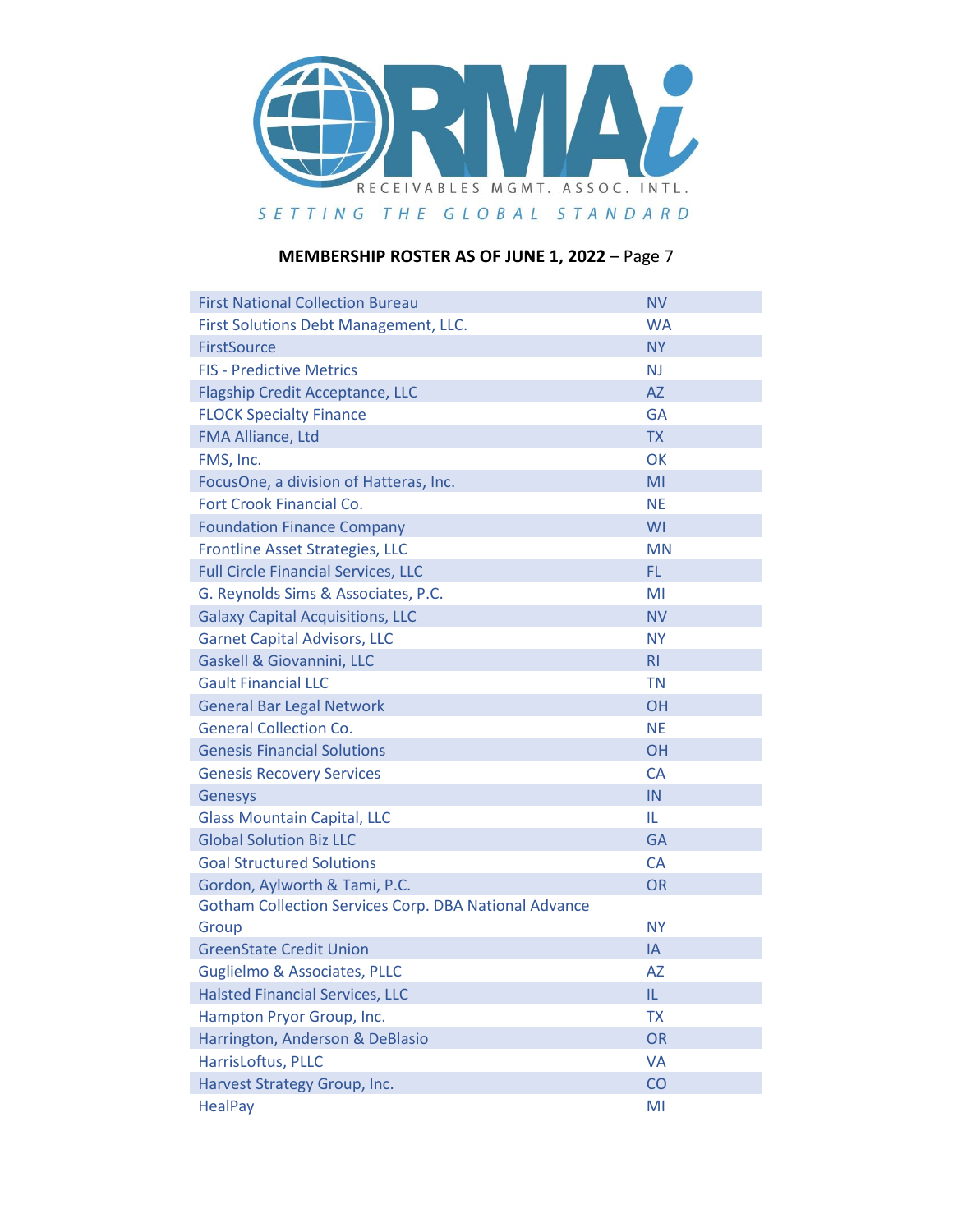

| <b>Healthcare Finance Direct, LLC</b>                    | <b>CA</b>          |
|----------------------------------------------------------|--------------------|
| <b>Heritage Global Capital, LLC</b>                      | <b>NY</b>          |
| <b>High Mountain Funding Inc.</b>                        | <b>NJ</b>          |
| <b>Hilco Receivables, LLC</b>                            | IL                 |
| <b>Hinshaw &amp; Culbertson</b>                          | IL                 |
| <b>Hoesch &amp; Vander Ploeg PLC</b>                     | MI                 |
| <b>Homer Investments LLC</b>                             | <b>TX</b>          |
| <b>HS Financial Group, LLC</b>                           | <b>OH</b>          |
| <b>Hudson Cook, LLP</b>                                  | <b>MD</b>          |
| <b>Hunt &amp; Henriques</b>                              | <b>CA</b>          |
| <b>Huntington Debt Holding LLC</b>                       | <b>NY</b>          |
| Hyundai Capital America                                  | <b>TX</b>          |
| D                                                        | FL.                |
| <b>Imagined.Cloud LLC</b>                                | <b>FL</b>          |
| <b>InDebted</b>                                          | <b>MO</b>          |
| <b>Independence Capital Recovery, LLC</b>                | <b>NY</b>          |
| Indiana Receivables, Inc.                                | IN                 |
| <b>Innovis</b>                                           | <b>OH</b>          |
| <b>Insperity Business Services, L.P.</b>                 | <b>TX</b>          |
| <b>Integras Capital Recovery LLC</b>                     | <b>TX</b>          |
| <b>Intelligent Contacts</b>                              | <b>TX</b>          |
| <b>Interactions, LLC</b>                                 | <b>MA</b>          |
| Interim Capital Group, Inc.                              | IN                 |
| <b>International Debt Buying Consultants, LLC</b>        | <b>OH</b>          |
| Invenio Financial, a Phillips & Cohen Associates company | <b>DE</b>          |
| InvestiNet, LLC                                          | <b>SC</b>          |
| Investment Retrievers, Inc.                              | <b>CA</b>          |
| <b>Island Portfolio Services, LLC</b>                    | <b>Puerto Rico</b> |
| J. Duke Edwards, P.C.                                    | UT                 |
| January Technologies, Inc.                               | <b>NY</b>          |
| Jefferson Capital Systems, LLC                           | <b>MN</b>          |
| <b>JMB Global Services</b>                               | PA                 |
| JS Technologies, Inc.                                    | <b>VA</b>          |
| Katapult Group, Inc.                                     | <b>NY</b>          |
| <b>Kaulkin Ginsberg Company</b>                          | <b>MD</b>          |
| Keith D. Weiner & Associates Co. L.P.A.                  | <b>OH</b>          |
| Kino Financial Co., LLC                                  | <b>AZ</b>          |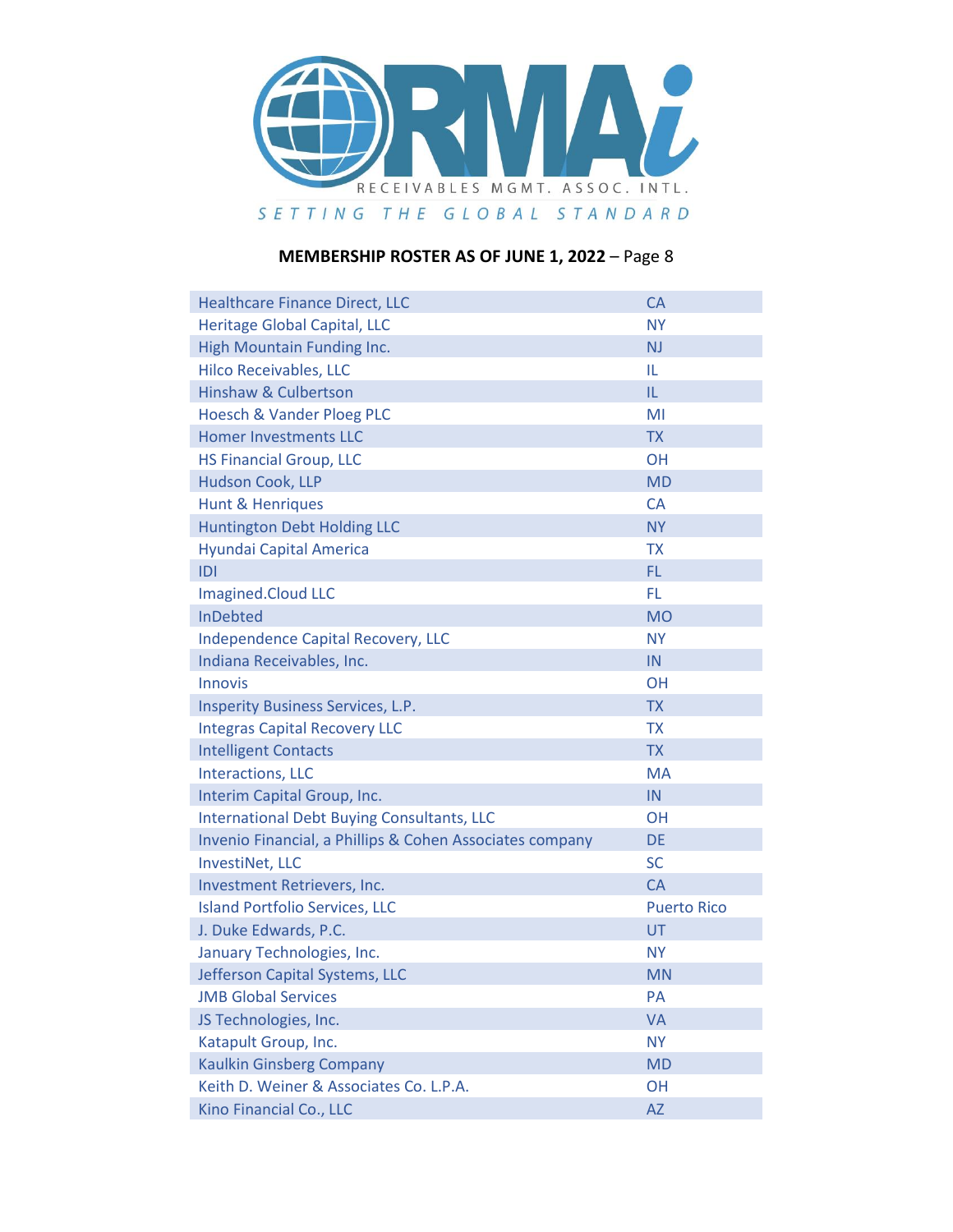

| Kirschenbaum & Phillips, P.C.               | <b>NY</b> |
|---------------------------------------------|-----------|
| Klima, Peters & Daly, P.A.                  | <b>MD</b> |
| Kodak Law, LLC                              | <b>PA</b> |
| <b>Kredit Financial Inc.</b>                | <b>DE</b> |
| Lafayette Federal Credit Union              | <b>MD</b> |
| <b>Lake Park Financial &amp; Associates</b> | IL.       |
| Landmark Strategy Group, LLC                | <b>NY</b> |
| Law Office of Howard B. Weber               | <b>NY</b> |
| Law Office of James R. Vaughan, P.C.        | <b>AZ</b> |
| Law Offices Howard Lee Schiff, P.C.         | <b>CT</b> |
| Law Offices of Steven Cohen LLC             | <b>NY</b> |
| LawGistic Partners, LLC                     | <b>MN</b> |
| <b>LCS Capital, LLC</b>                     | CO        |
| Lend Street Financial, Inc.                 | <b>CA</b> |
| <b>Lending Club</b>                         | <b>CA</b> |
| Levy & Associates, LLC                      | <b>OH</b> |
| <b>LexisNexis Risk Solutions</b>            | <b>GA</b> |
| Line5, LLC                                  | FL.       |
| Linebarger Goggan Blair & Sampson, LLP      | <b>TX</b> |
| Link Revenue Resources, LLC                 | <b>CA</b> |
| Lippman Recupero                            | <b>AZ</b> |
| List & Associates, LLC                      | CO        |
| LiveVox, Inc.                               | <b>CA</b> |
| LocateSmarter, LLC                          | IA        |
| Lockhart, Morris & Montgomery, Inc.         | <b>TX</b> |
| London & London                             | <b>CT</b> |
| <b>LTD Financial Services, LP</b>           | <b>TX</b> |
| Lucky 888 Inc                               | <b>AZ</b> |
| M&T Bank                                    | <b>NY</b> |
| <b>Malone Frost Martin PLLC</b>             | <b>TX</b> |
| Mancinelli Goeman Law Group, PC             | MI        |
| <b>Markoff Law LLC</b>                      | IL.       |
| <b>Marlette Funding, LLC</b>                | DE        |
| <b>Matrix Imaging Solutions LLC</b>         | <b>NY</b> |
| <b>MauriceWutscher LLP</b>                  | <b>NJ</b> |
| <b>Maxwell &amp; Graves Solutions, LLC</b>  | <b>NJ</b> |
| McNall & Associates P.C.                    | AK        |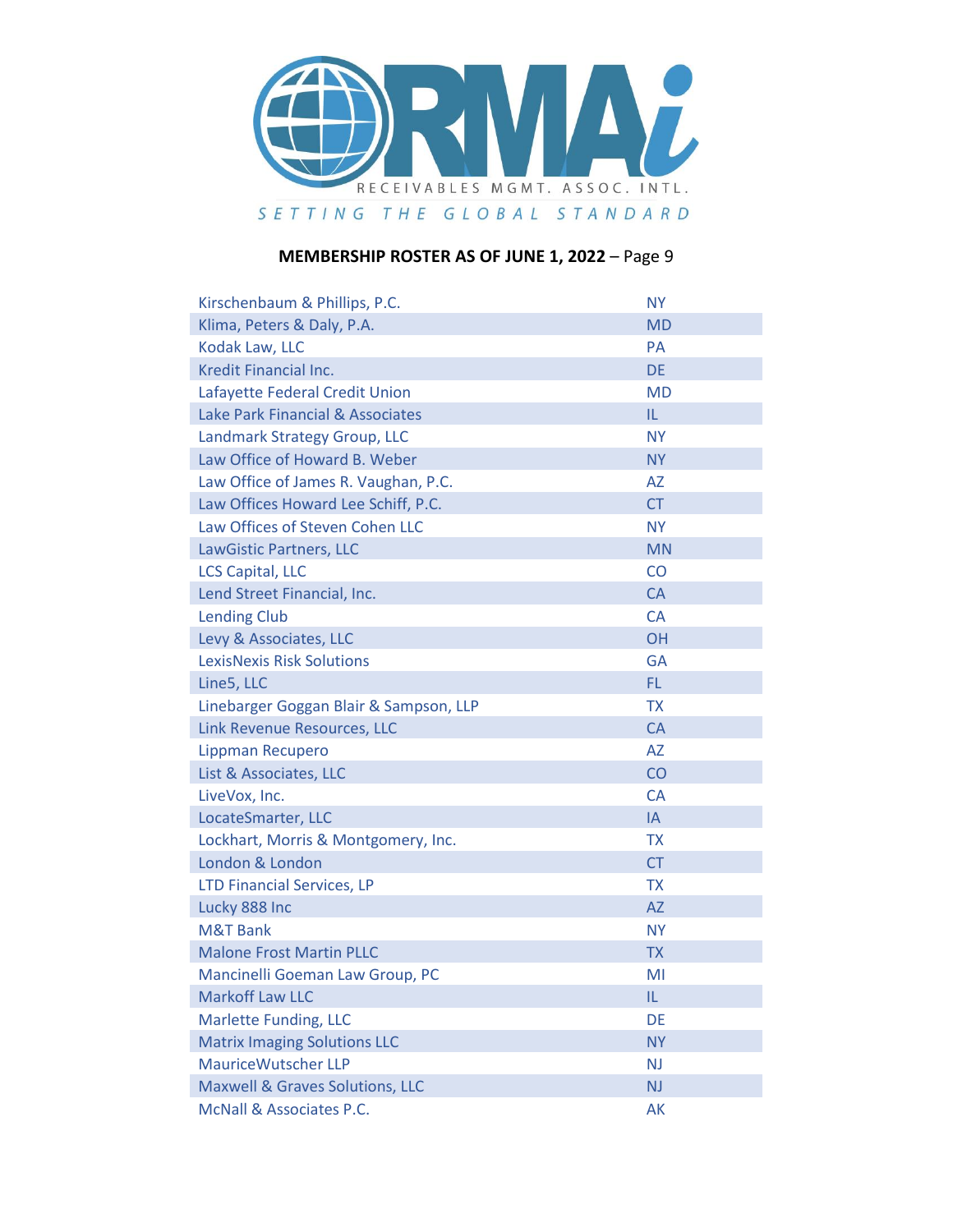

| <b>MCS Debt Recovery</b>                 | <b>KwaZulu Natal</b> |
|------------------------------------------|----------------------|
| Mercantile Adjustment Bureau, LLC        | <b>NY</b>            |
| Messer Strickler Burnette, Ltd.          | IL.                  |
| Messerli & Kramer P.A.                   | <b>MN</b>            |
| Metacorp, LLC                            | <b>NY</b>            |
| <b>Metronome Financial LLC</b>           | <b>NE</b>            |
| <b>Metropolitan Partners Group</b>       | <b>NY</b>            |
| <b>MicroBilt Corporation</b>             | <b>GA</b>            |
| <b>Midland Credit Management</b>         | <b>CA</b>            |
| <b>Millennium Financial Group, LLC</b>   | OK                   |
| Miller and Steeno, P.C.                  | <b>MO</b>            |
| Monarch Recovery Management, Inc.        | <b>PA</b>            |
| Moneykey                                 | ON                   |
| Moss & Barnett, P.A.                     | <b>MN</b>            |
| Mountain Peak Law Group, PC              | CO                   |
| <b>Mountain Run Solutions, LLC</b>       | UT                   |
| MRS BPO, LLC                             | <b>NJ</b>            |
| Mullooly, Jeffrey, Rooney & Flynn, LLP   | <b>NY</b>            |
| Murray Law Firm, P.C.                    | IA                   |
| Nathan & Nathan, P.C.                    | <b>AL</b>            |
| National Check Resolution, Inc.          | <b>GA</b>            |
| <b>National Credit Adjusters, LLC</b>    | <b>KS</b>            |
| <b>National Debt Holdings, LLC</b>       | FL.                  |
| National Enterprise Systems, Inc.        | <b>OH</b>            |
| National Loan Exchange, Inc.             | IL                   |
| National Recovery Associates, Inc.       | N <sub>J</sub>       |
| <b>National Recovery Solutions, LLC</b>  | <b>NY</b>            |
| <b>Nations Client Resolution</b>         | FL                   |
| <b>Nationwide Recovery Systems</b>       | <b>TX</b>            |
| Navient Inc.                             | IN                   |
| <b>NCB Management Services, Inc.</b>     | <b>PA</b>            |
| NDS, LLC                                 | <b>CA</b>            |
| <b>Nelson &amp; Kennard</b>              | <b>CA</b>            |
| <b>Nelson Cruz &amp; Associates, LLC</b> | <b>TX</b>            |
| New Century Financial Services, Inc.     | NJ                   |
| <b>Nickel City Acquisitions LLC</b>      | <b>NY</b>            |
| <b>Nickel City Group, LLC</b>            | <b>NY</b>            |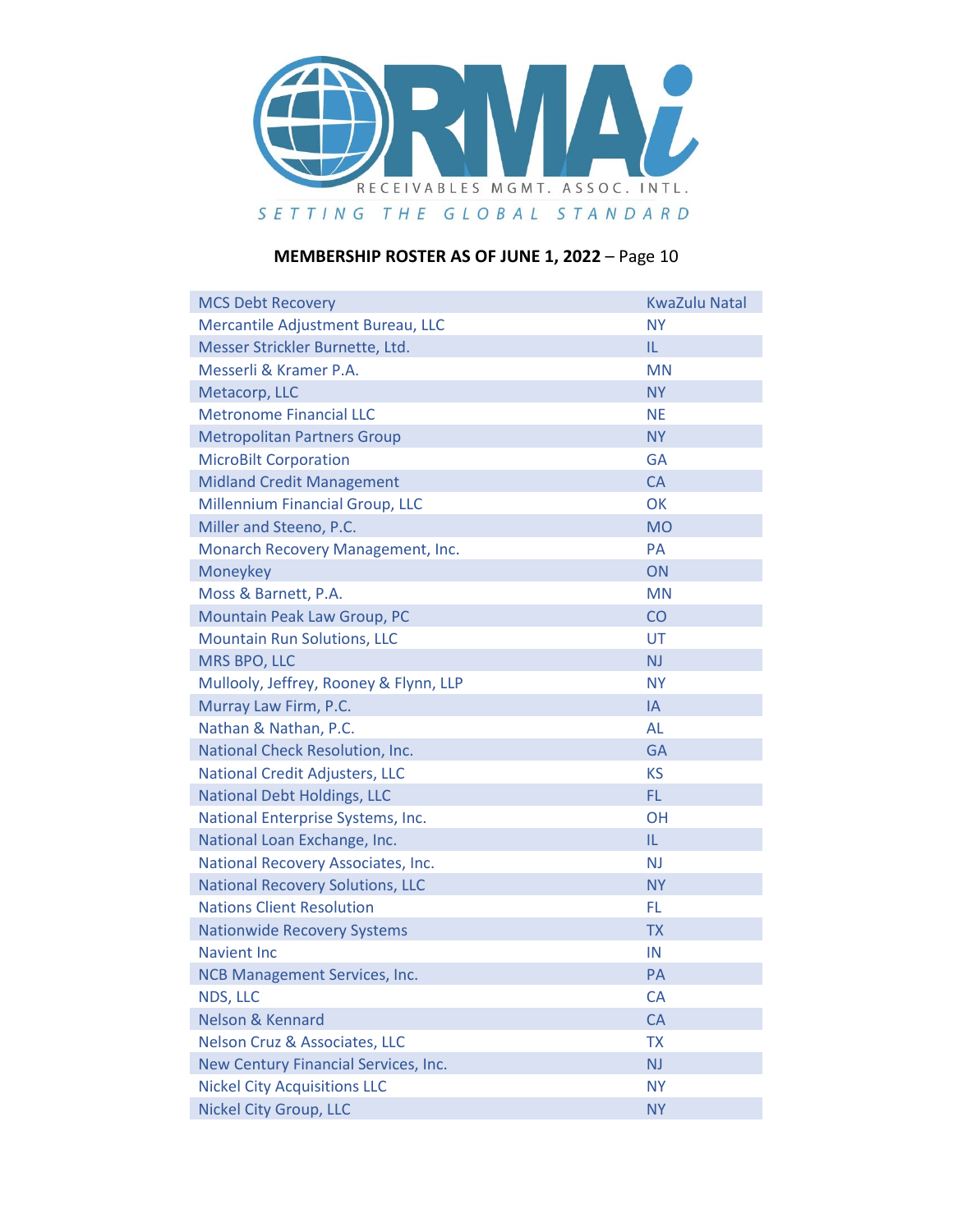

| <b>NMRC</b>                             | FL.       |
|-----------------------------------------|-----------|
| <b>Nobelbiz</b>                         | <b>WY</b> |
| <b>Northstar Location Services, LLC</b> | <b>NY</b> |
| NPC, Inc.                               | PA        |
| <b>NRA Group, LLC</b>                   | PA        |
| <b>Nuula</b>                            | FL.       |
| <b>Nuvei</b>                            | <b>AZ</b> |
| O & L Law Group                         | FL.       |
| Oak Harbor Capital, LLC                 | <b>WA</b> |
| <b>Oliphant United, LLC</b>             | FL.       |
| Oliver Adjustment Company, Inc.         | WI        |
| <b>Oliver Technology Corporation</b>    |           |
| On The Run Legal Solutions, LLC         | <b>AZ</b> |
| <b>OneMain Holdings</b>                 | IN        |
| OneUc, LLC                              | <b>MD</b> |
| <b>Ontario Systems, LLC DBA Finvi</b>   | IN        |
| <b>Orion Capital Solutions, LLC</b>     | <b>NY</b> |
| <b>Orion Portfolio Services, LLC</b>    | <b>GA</b> |
| Orion State Licensing, Inc.             | <b>CA</b> |
| Palinode, LLC                           | <b>TN</b> |
| <b>Paradigm Assets LLC</b>              | <b>MO</b> |
| <b>Paragon Debt Solutions LLC</b>       | OH        |
| <b>Paramount Recovery Systems</b>       | <b>TX</b> |
| <b>Payfully Corporation</b>             | <b>NY</b> |
| Payment Savvy, LLC                      | <b>TX</b> |
| PaymentVision                           | FL.       |
| PCI Group Inc.                          | <b>SC</b> |
| Peritus Portfolio Services II, LLC      | <b>TX</b> |
| Persolve Legal Group, LLP               | <b>CA</b> |
| <b>Pharus Funding, LLC</b>              | <b>AZ</b> |
| <b>Phin Solutions, LLC</b>              | <b>MN</b> |
| <b>Phoenix Financial Services, LLC</b>  | IN        |
| <b>Pilgrim Christakis LLP</b>           | IL.       |
| Plaza Services, LLC                     | <b>GA</b> |
| PMGI, LLC                               | CA        |
| Pollack & Rosen P.A.                    | FL.       |
| POM Recoveries, Inc.                    | <b>NY</b> |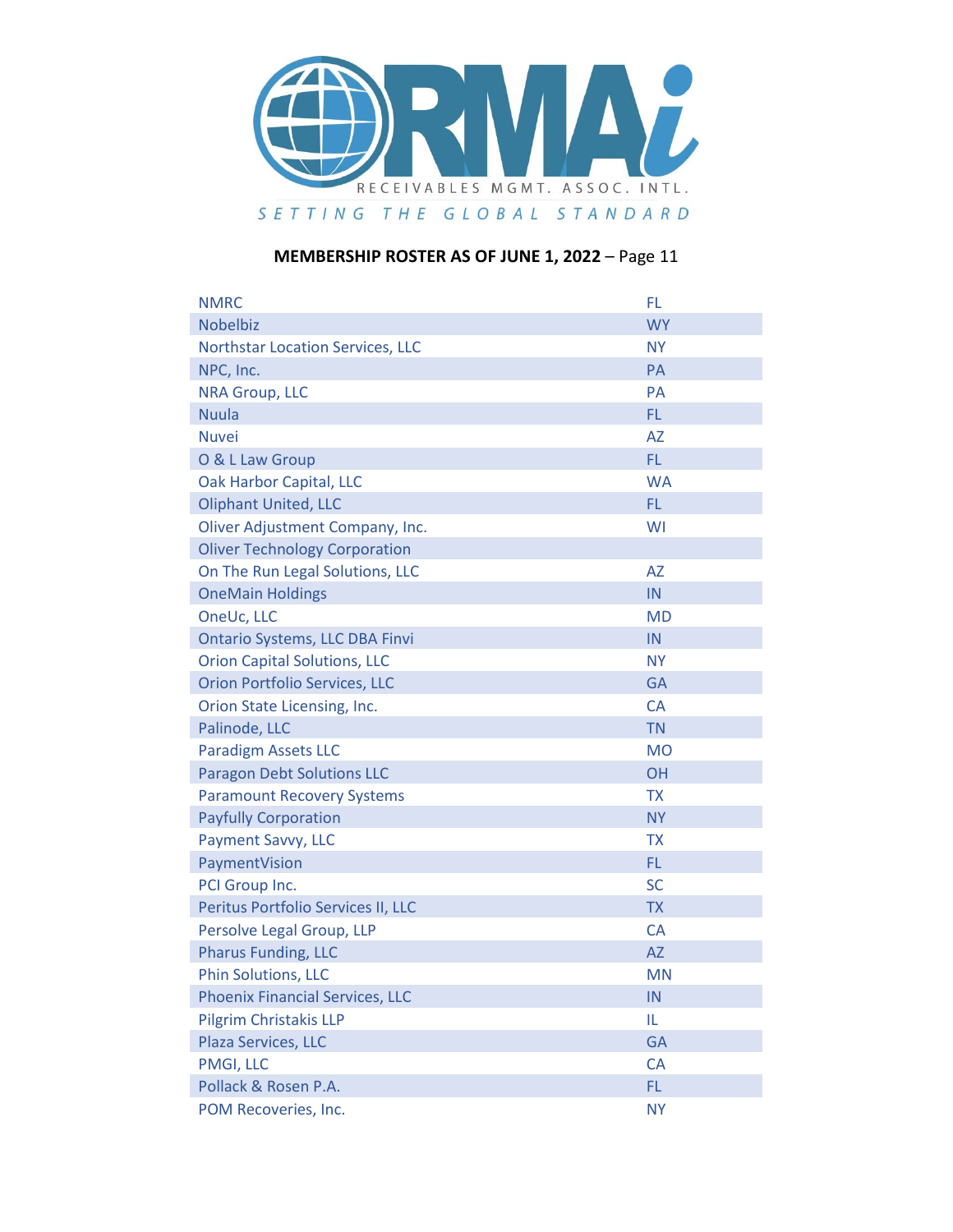

| Portfolio Group Investors, LLC                        | IL        |
|-------------------------------------------------------|-----------|
| Portfolio Investment Solutions, LLC                   | <b>CA</b> |
| Portfolio Recovery Associates, LLC                    | <b>VA</b> |
| Portnoy Schneck, LLC                                  | <b>NJ</b> |
| Poser Investments, Inc.                               | <b>CA</b> |
| <b>Premier Bankcard</b>                               | <b>SD</b> |
| <b>Premier Forty Financial, LLC</b>                   | <b>TX</b> |
| <b>Premium Asset Recovery Corp (PARC)</b>             | FL.       |
| Pressler, Felt and Warshaw, LLP                       | <b>NJ</b> |
| Prestige Financial Services, Inc.                     | UT        |
| <b>Pro Asset Information Solutions</b>                | IL.       |
| Pro Forma Inc                                         | <b>GA</b> |
| <b>Prodigal Technologies</b>                          | <b>CA</b> |
| <b>Prosper Marketplace</b>                            | <b>PA</b> |
| Provana, LLC                                          | IL.       |
| <b>ProVest LLC</b>                                    | <b>FL</b> |
| <b>Purchasing Power, LLC</b>                          | <b>GA</b> |
| <b>Quall Cardot, LLP</b>                              | <b>CA</b> |
| <b>Quantrax Corporation Inc.</b>                      | <b>MD</b> |
| Quantum3 Group, LLC                                   | <b>WA</b> |
| <b>Radius Global Solutions</b>                        | <b>MN</b> |
| <b>RAS LaVrar LLC</b>                                 | FL.       |
| Rausch Sturm, LLP                                     | WI        |
| <b>RAZOR Capital, LLC</b>                             | <b>MN</b> |
| Real Time Resolutions, Inc.                           | <b>TX</b> |
| <b>Recovery Exchange LLC</b>                          | <b>NY</b> |
| <b>Recovery Management Solutions LLC</b>              | <b>NY</b> |
| Red Target, LLC dba SCJ Commercial Financial Services | DE        |
| Remitter                                              | <b>AZ</b> |
| <b>Renkim Corporation</b>                             | MI        |
| <b>Repay Realtime Electronic Payments</b>             | <b>GA</b> |
| <b>Republic Finance, LLC</b>                          | <b>TX</b> |
| ResoCore Asset Management, Inc.                       | CA        |
| Resource Management Services, Inc.                    | CA        |
| <b>Resurgence Capital, LLC</b>                        | IL.       |
| <b>Resurgent Holdings, LLC</b>                        | <b>SC</b> |
| Retrieval Alliance, LLC                               | <b>AZ</b> |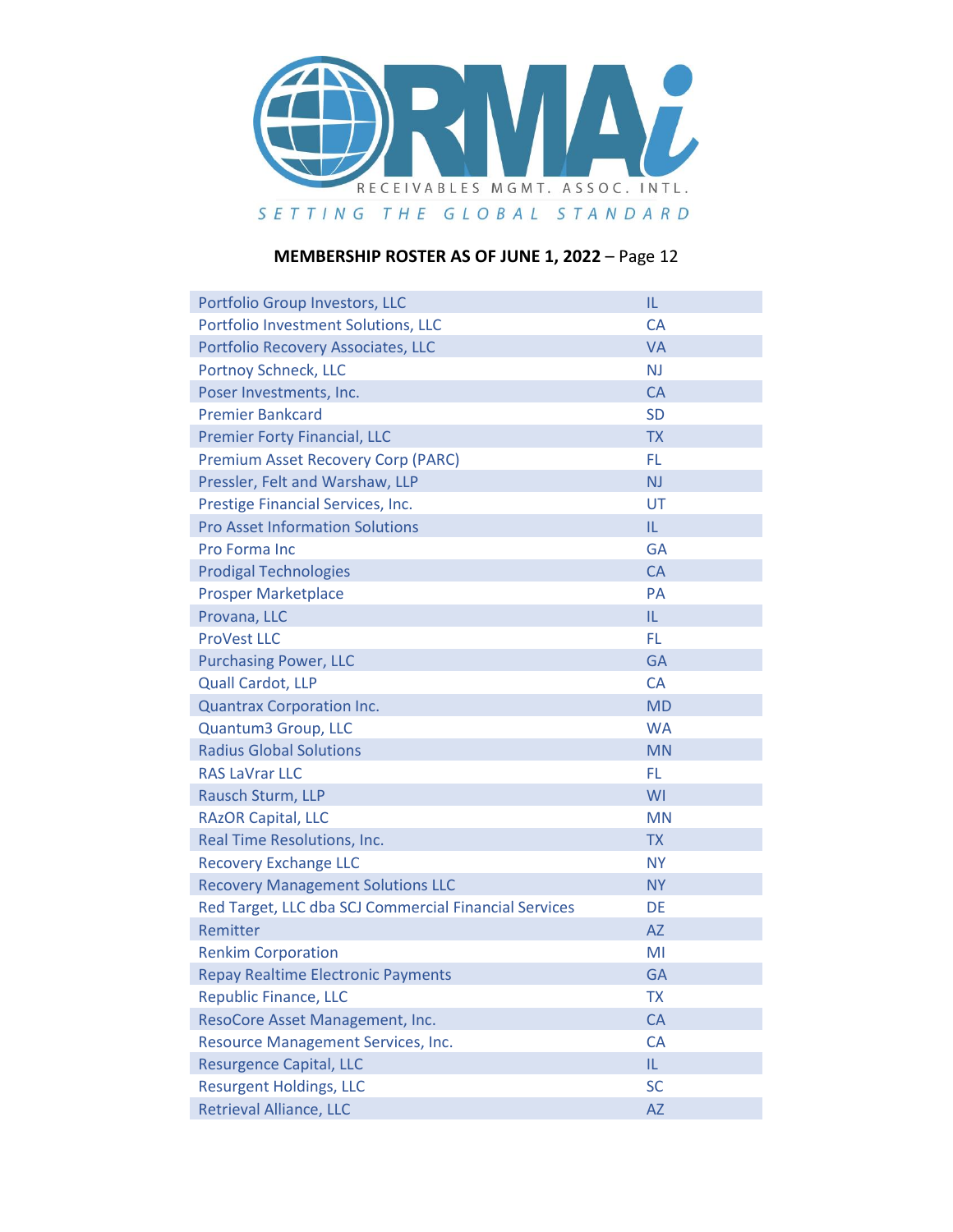

| Revenue Assistance Corporation dba Revenue Group | <b>OH</b>      |
|--------------------------------------------------|----------------|
| <b>RevSpring</b>                                 | <b>MN</b>      |
| <b>Risk Strategies</b>                           | <b>PA</b>      |
| <b>River Heights Capital, LLC</b>                | <b>CA</b>      |
| RNN Group, Inc.                                  | <b>GA</b>      |
| Robinson Hoover & Fudge, PLLC                    | <b>OK</b>      |
| Rocky Mountain Capital Management, LLC           | <b>NY</b>      |
| <b>Rozlin Financial Group, Inc</b>               | IL.            |
| <b>Runci Group</b>                               | R <sub>l</sub> |
| SAM, Inc. - Solutions for Account Management     | PA             |
| Sandia Resolution Company, LLC                   | <b>NM</b>      |
| Santander Consumer USA                           | <b>TX</b>      |
| <b>SCORE Statistical Consulting</b>              | ON             |
| <b>Scott &amp; Associates, PC</b>                | <b>TX</b>      |
| Second Round, LP                                 | <b>TX</b>      |
| <b>Security Credit Services, LLC</b>             | <b>MS</b>      |
| Selip & Stylianou, LLP                           | <b>NY</b>      |
| Senibor, Inc.                                    | QC             |
| Sentry Credit, Inc.                              | <b>WA</b>      |
| <b>Sequium Asset Solutions, LLC</b>              | <b>GA</b>      |
| Sessions, Israel & Shartle, LLC                  | LA             |
| Shermeta Law Group, PLLC                         | MI             |
| SIMM Associates, Inc.                            | DE             |
| Simmonds & Narita LLP                            | <b>CA</b>      |
| SimpleCertifiedMail.com                          | <b>NC</b>      |
| Skit.ai                                          | Karnataka      |
| <b>Slovin &amp; Associates</b>                   | <b>OH</b>      |
| <b>SMS Financial, LLC</b>                        | <b>AZ</b>      |
| SndRight                                         | IA             |
| <b>SoFi</b>                                      | FL.            |
| <b>Solutions by Text</b>                         | <b>TX</b>      |
| Sonnek & Goldblatt, Ltd.                         | OH             |
| Sottile & Barile, LLC                            | OH             |
| <b>South College</b>                             | <b>TN</b>      |
| <b>Specialty Finance Group, LLC</b>              | <b>CT</b>      |
| <b>Spencer Fane LLP</b>                          | <b>NE</b>      |
| <b>Spire Recovery Solutions, LLC</b>             | <b>NY</b>      |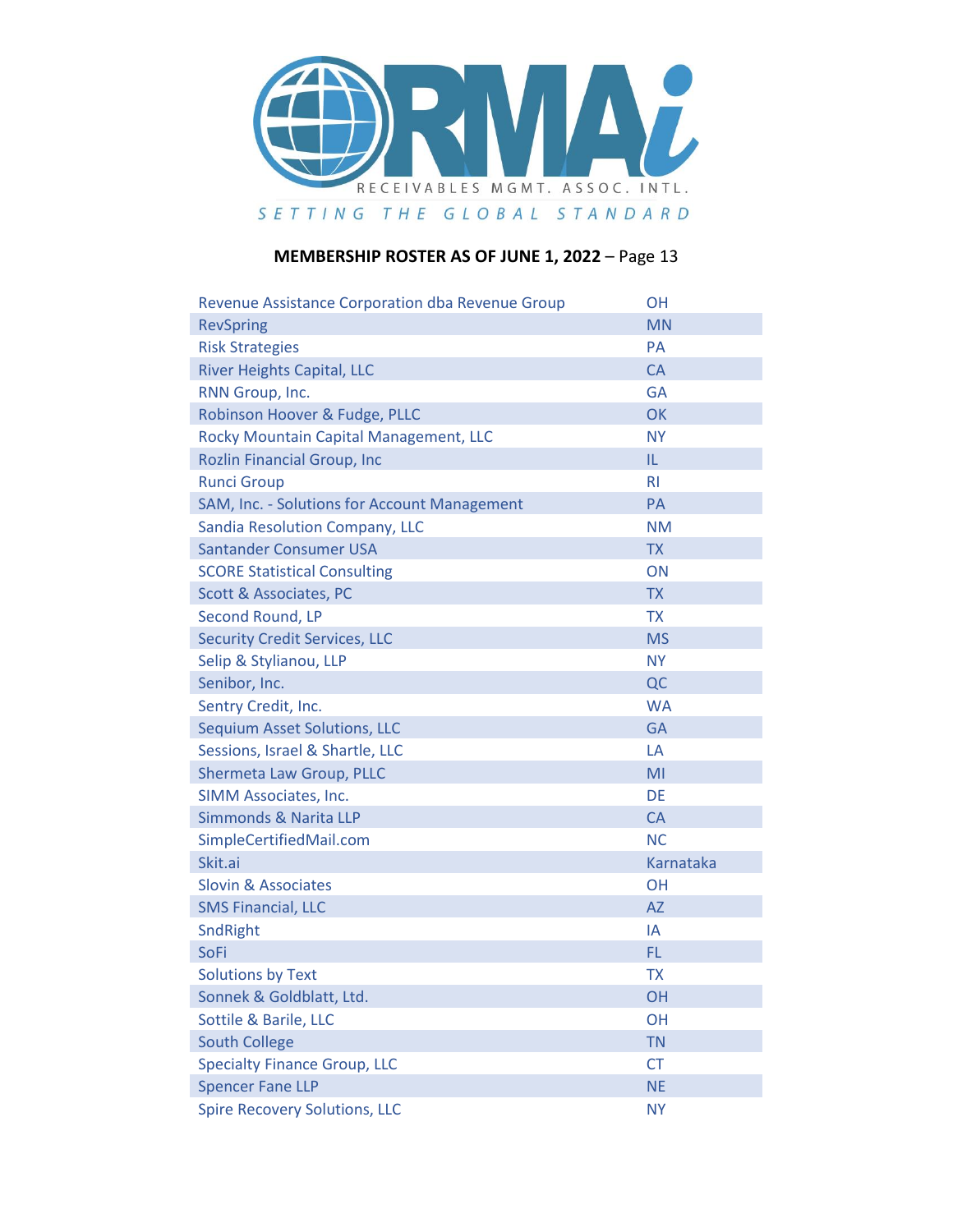

| SPP Inc.                                                   | <b>GA</b>   |
|------------------------------------------------------------|-------------|
| <b>Spring Oaks Capital, LLC</b>                            | <b>VA</b>   |
| <b>SSAS LLC</b>                                            | <b>CA</b>   |
| <b>Standard Equity Group</b>                               | <b>PA</b>   |
| <b>Starmark Financial LLC</b>                              | FL.         |
| <b>Steel River Systems, LLC</b>                            | IL.         |
| Stenger & Stenger P.C.                                     | MI          |
| Stephen L. Bruce & Associates                              | OK          |
| <b>Stillman Law Office</b>                                 | MI          |
| Stone Creek Financial Inc.                                 | <b>TX</b>   |
| Stone, Higgs & Drexler                                     | <b>TN</b>   |
| <b>Strategic Resource Alternatives</b>                     | <b>NJ</b>   |
| <b>SuccessKPI Inc</b>                                      | <b>VA</b>   |
| <b>Sundance Vacations, Inc.</b>                            | <b>PA</b>   |
| Sunrise Credit Services, Inc.                              | <b>NY</b>   |
| <b>Superlative RM</b>                                      | <b>CA</b>   |
| <b>Support Services Group</b>                              | Philippines |
| <b>Suttell &amp; Hammer</b>                                | <b>WA</b>   |
| <b>Synchrony Financial</b>                                 | OH          |
| <b>Synergetic Communication Inc</b>                        | <b>TX</b>   |
| T & I Enterprises, LLC                                     | <b>MN</b>   |
| T-Mobile, USA                                              | <b>WA</b>   |
| Tag Process Service, Inc.                                  | <b>AZ</b>   |
| Tate & Kirlin Associates, Inc.                             | <b>PA</b>   |
| <b>TCN</b>                                                 | UT          |
| <b>TD Bank</b>                                             | <b>DE</b>   |
| <b>TEC Services Group, Inc.</b>                            | <b>FL</b>   |
| <b>Techno Brain BPO ITES Limited</b>                       | Nairobi     |
| Telrock Systems, Inc.                                      | <b>GA</b>   |
| <b>Text Request, LLC</b>                                   | <b>TN</b>   |
| The Bureaus, Inc.                                          | IL          |
| <b>The Cadle Company</b>                                   | OH          |
| The Car Store, Inc.                                        | <b>TN</b>   |
| The Cook Law Office                                        | <b>TN</b>   |
| The Edge Consulting                                        | <b>MN</b>   |
| The Forwarders List of Attorneys                           | PA          |
| The Law Offices of Frederic I. Weinberg & Associates, P.C. | PA          |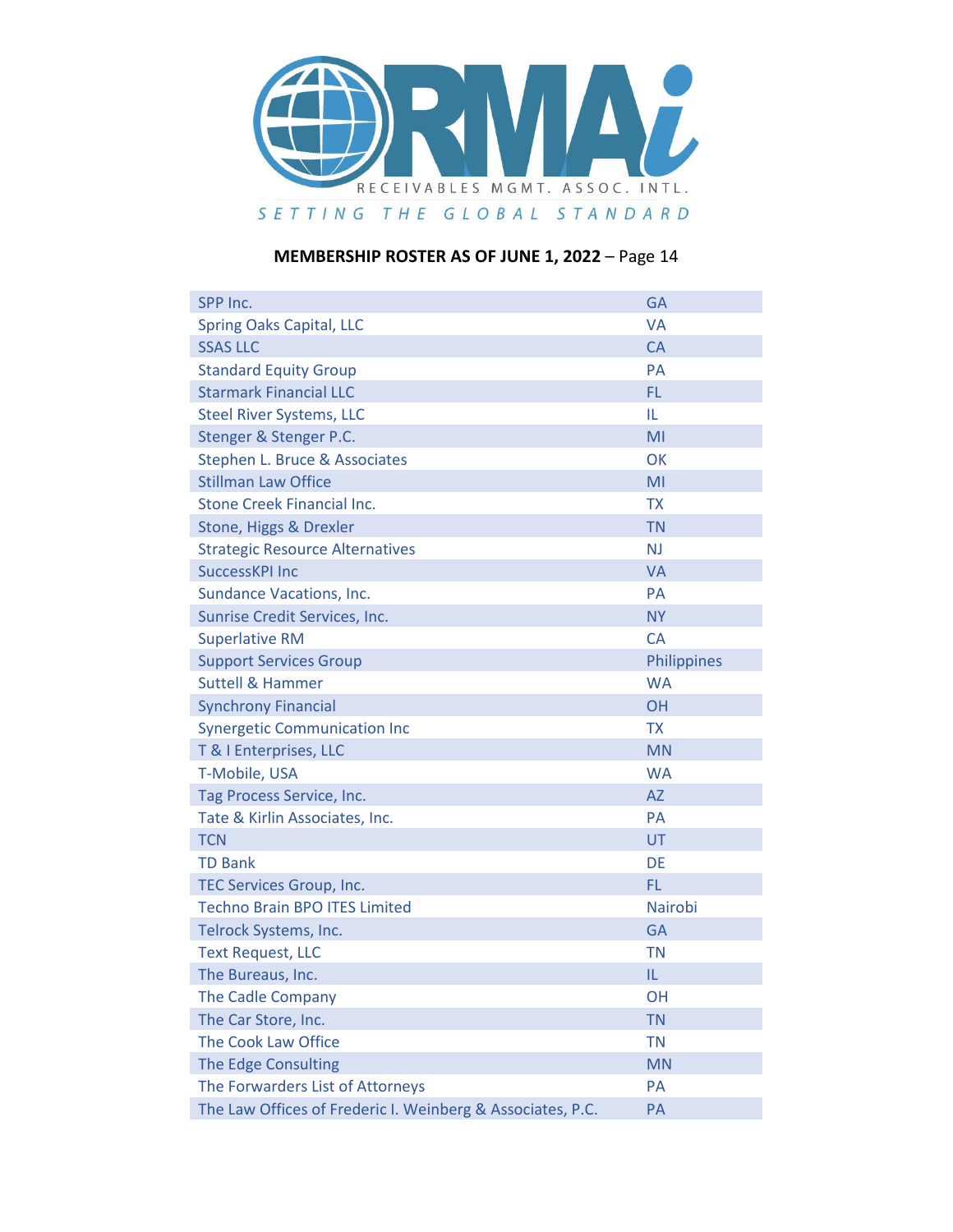

| The Law Offices of Ronald S. Canter, LLC      | <b>MD</b> |
|-----------------------------------------------|-----------|
| The Oakes Law Firm, LLC                       | LA        |
| <b>Thomson Reuters Court Express</b>          | D.C       |
| Time Investment Company, Inc                  | WI        |
| <b>Titanium Legal</b>                         | <b>OR</b> |
| <b>Tobin &amp; Marohn</b>                     | <b>CT</b> |
| <b>Total AI Systems DBA Total CollecR LLC</b> | MI        |
| <b>Toyota Financial Services</b>              | <b>AZ</b> |
| <b>Tracir Financial Services, Inc.</b>        | <b>OH</b> |
| <b>TRAKAmerica</b>                            | FL.       |
| <b>Transfinancial Companies, LLC</b>          | LA        |
| TransUnion                                    | IL.       |
| Tratta                                        | <b>MN</b> |
| <b>Troutman Pepper</b>                        | <b>VA</b> |
| <b>Troy Capital, LLC</b>                      | <b>NV</b> |
| <b>TrueAccord</b>                             | <b>KS</b> |
| <b>Tsarouhis Law Group</b>                    | <b>PA</b> |
| <b>Tutelary Financial Services Corp</b>       | FL.       |
| U Financial and The Title Store               | AB        |
| U.S. Equities Corp.                           | <b>CT</b> |
| <b>ULG</b>                                    | <b>CA</b> |
| Unifin, Inc.                                  | IL.       |
| <b>Unifund CCR LLC</b>                        | <b>OH</b> |
| <b>United Acquisitions, LLC</b>               | CA        |
| United Collection Bureau, Inc.                | FL.       |
| <b>United Holding Group</b>                   | CO        |
| <b>United MediCorp Acquisitions, LLC</b>      | IL        |
| <b>Universal Credit Services, Inc.</b>        | MI        |
| <b>Universal Fidelity LP</b>                  | <b>TX</b> |
| Upgrade, Inc.                                 | <b>CA</b> |
| <b>Upstart Network Inc.</b>                   | <b>CA</b> |
| <b>US Bank</b>                                | CO        |
| <b>US Mortgage Resolution, LLC</b>            | PA        |
| <b>USASF Servicing, LLC</b>                   | GA        |
| Valor Intelligent Processing, LLC             | FL.       |
| Vance and Huffman, LLC                        | <b>VA</b> |
| VanDerHeyden Law Office PA                    | <b>MN</b> |